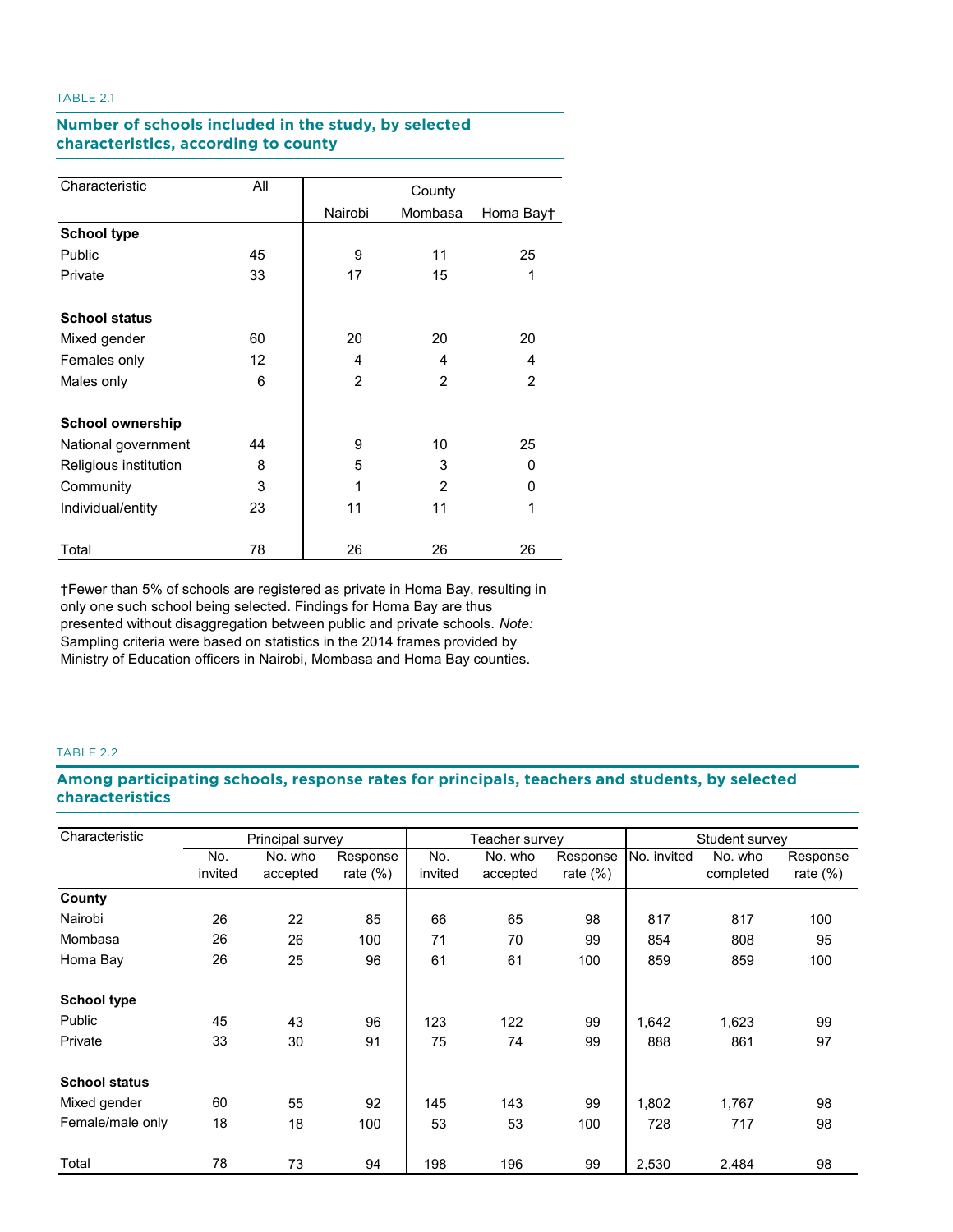## Percentage distribution of principals by selected characteristics, according to county

| Characteristic                                      | All      | County   |          |          |
|-----------------------------------------------------|----------|----------|----------|----------|
|                                                     |          | Nairobi  | Mombasa  | Homa Bay |
|                                                     | $(N=73)$ | $(N=22)$ | $(N=26)$ | $(N=25)$ |
| Gender                                              |          |          |          |          |
| Male                                                | 65.9     | 59.1     | 73.1     | 84.0     |
| Female                                              | 34.1     | 40.9     | 26.9     | 16.0     |
| No. of years as principal at current school         |          |          |          |          |
| $<$ 1                                               | 23.0     | 22.7     | 19.2     | 28.0     |
| $1 - 4$                                             | 46.7     | 45.5     | 46.2     | 52.0     |
| >4                                                  | 30.3     | 31.8     | 34.6     | 20.0     |
| Taught sexuality education topics at current school |          |          |          |          |
| No                                                  | 66.8     | 63.6     | 69.2     | 76.0     |
| Yes                                                 | 33.2     | 36.4     | 30.8     | 24.0     |
| Religion                                            |          |          |          |          |
| Catholic                                            | 30.3     | 31.8     | 19.2     | 36.0     |
| Protestant/other Christian                          | 64.9     | 68.2     | 53.9     | 64.0     |
| Muslim                                              | 4.1      | 0.0      | 23.1     | 0.0      |
| Other                                               | 0.7      | 0.0      | 3.9      | 0.0      |
| Importance of religion                              |          |          |          |          |
| Very                                                | 99.3     | 100.0    | 100.0    | 96.0     |
| Somewhat                                            | 0.7      | 0.0      | 0.0      | 4.0      |
| Total                                               | 100.0    | 100.0    | 100.0    | 100.0    |

*Note:* Percentages may not add to 100.0 because of rounding.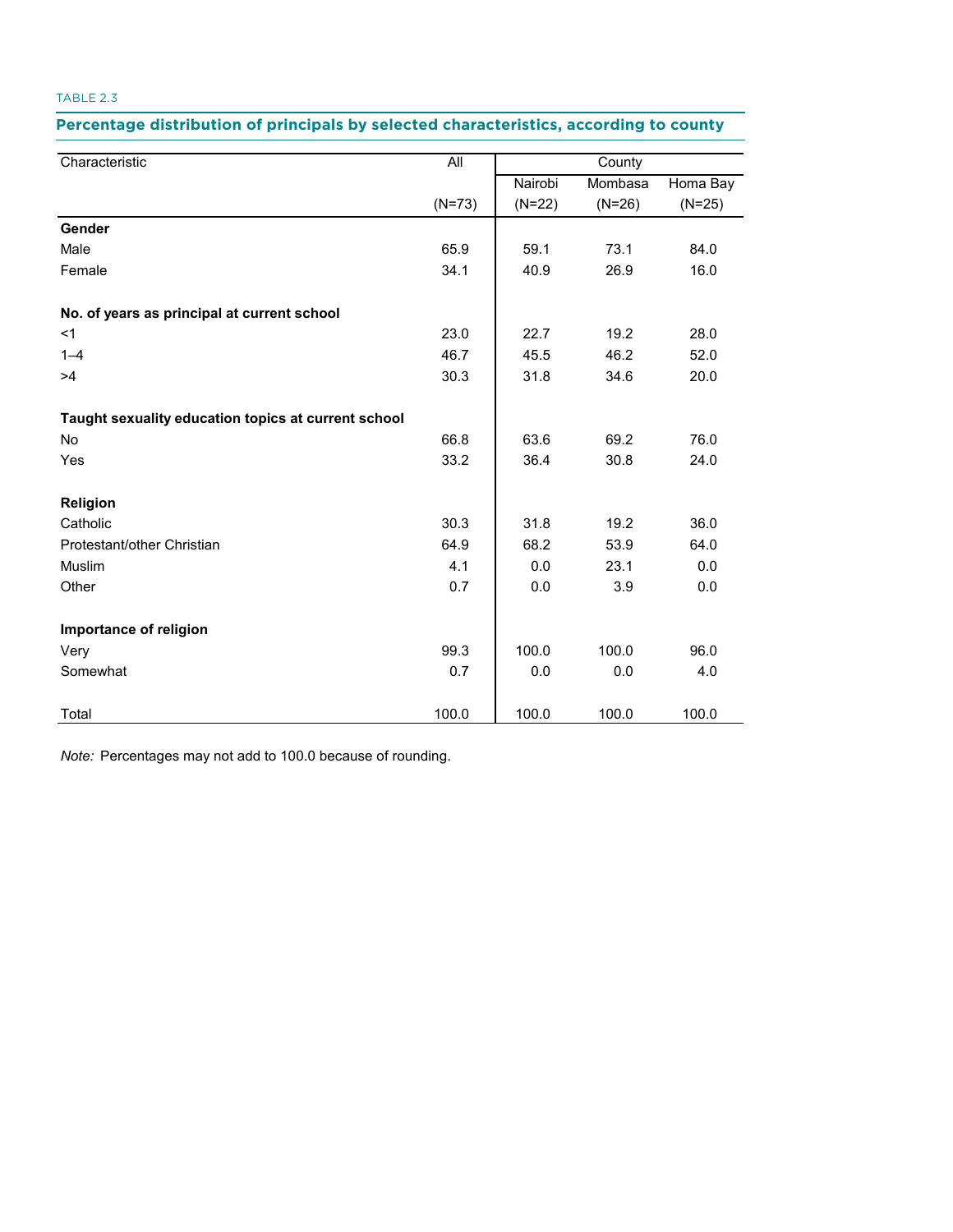#### **Percentage distribution of teachers by selected characteristics, and percentage TABLE 2.4. Percentage distribution of teachers by selected characteristics, and percentage**<br>by position, subject and form, according to county and <mark>position, subject</mark> and

| Characteristic                                                     | All       | County   |          |          |  |
|--------------------------------------------------------------------|-----------|----------|----------|----------|--|
|                                                                    |           | Nairobi  | Mombasa  | Homa Bay |  |
|                                                                    | $(N=196)$ | $(N=65)$ | $(N=70)$ | $(N=61)$ |  |
| Gender                                                             |           |          |          |          |  |
| Male                                                               | 50.0      | 49.1     | 38.6     | 71.8     |  |
| Female                                                             | 50.1      | 50.9     | 61.4     | 28.2     |  |
| No. of years teaching overall                                      |           |          |          |          |  |
| $5$                                                                | 36.2      | 32.5     | 44.3     | 51.9     |  |
| $5 - 9$                                                            | 33.6      | 36.6     | 19.8     | 31.8     |  |
| $10 - 19$                                                          | 14.1      | 14.4     | 14.0     | 11.9     |  |
| $\geq 20$                                                          | 16.1      | 16.5     | 21.9     | 4.4      |  |
| No. of years teaching sexuality education topics at current school |           |          |          |          |  |
| $<$ 1                                                              | 17.6      | 21.1     | 7.2      | 7.2      |  |
| $1 - 2$                                                            | 38.2      | 35.3     | 44.2     | 50.3     |  |
| $3 - 4$                                                            | 18.8      | 16.5     | 30.8     | 18.4     |  |
| ≥5                                                                 | 22.7      | 24.7     | 17.8     | 15.8     |  |
| Does not teach such topics                                         | 2.7       | 2.5      | 0.0      | 7.7      |  |
| Missing                                                            | 0.1       | 0.0      | 0.0      | 0.7      |  |
| Total                                                              | 100.0     | 100.0    | 100.0    | 100.0    |  |
| Position†                                                          |           |          |          |          |  |
| Class teacher                                                      | 47.9      | 45.8     | 50.8     | 58.6     |  |
| Teacher (general)                                                  | 40.8      | 42.7     | 35.5     | 34.6     |  |
| School counselor                                                   | 4.6       | 4.8      | 4.6      | 3.4      |  |
| Other‡                                                             | 6.7       | 6.7      | 9.2      | 3.4      |  |
| Subject <sup>+</sup>                                               |           |          |          |          |  |
| Language/literature                                                | 19.5      | 14.6     | 41.7     | 23.5     |  |
| Biology                                                            | 41.0      | 40.3     | 38.3     | 49.8     |  |
| Physics/chemistry                                                  | 24.4      | 26.3     | 19.5     | 17.7     |  |
| <b>Mathematics</b>                                                 | 7.4       | 6.4      | 11.3     | 8.5      |  |
| Religious education                                                | 29.5      | 32.3     | 22.5     | 19.4     |  |
| Humanities                                                         | 21.6      | 21.3     | 22.6     | 22.0     |  |
| Life skills                                                        | 24.3      | 25.1     | 21.2     | 23.2     |  |
| Physical education                                                 | 3.0       | 3.6      | 1.9      | 0.0      |  |
| Music/other arts                                                   | 3.6       | 3.1      | 4.7      | 5.0      |  |
| <b>Technical subjects</b>                                          | 9.0       | 10.1     | 2.8      | 10.3     |  |
| Other§                                                             | 7.2       | 5.9      | 10.7     | 11.6     |  |
| Form+                                                              |           |          |          |          |  |
| Form 1                                                             | 50.8      | 51.3     | 53.1     | 43.4     |  |
| Form 2                                                             | 57.8      | 58.6     | 61.6     | 46.7     |  |
| Form 3                                                             | 73.7      | 71.3     | 86.3     | 72.7     |  |
| Form 4                                                             | 60.8      | 62.5     | 58.1     | 52.2     |  |

†Multiple responses were allowed. ‡Including department head, deputy principal, director, patron and matron. §Including agriculture, business, club patron and home science. *Note:* Percentages may not add to 100.0 because of rounding.